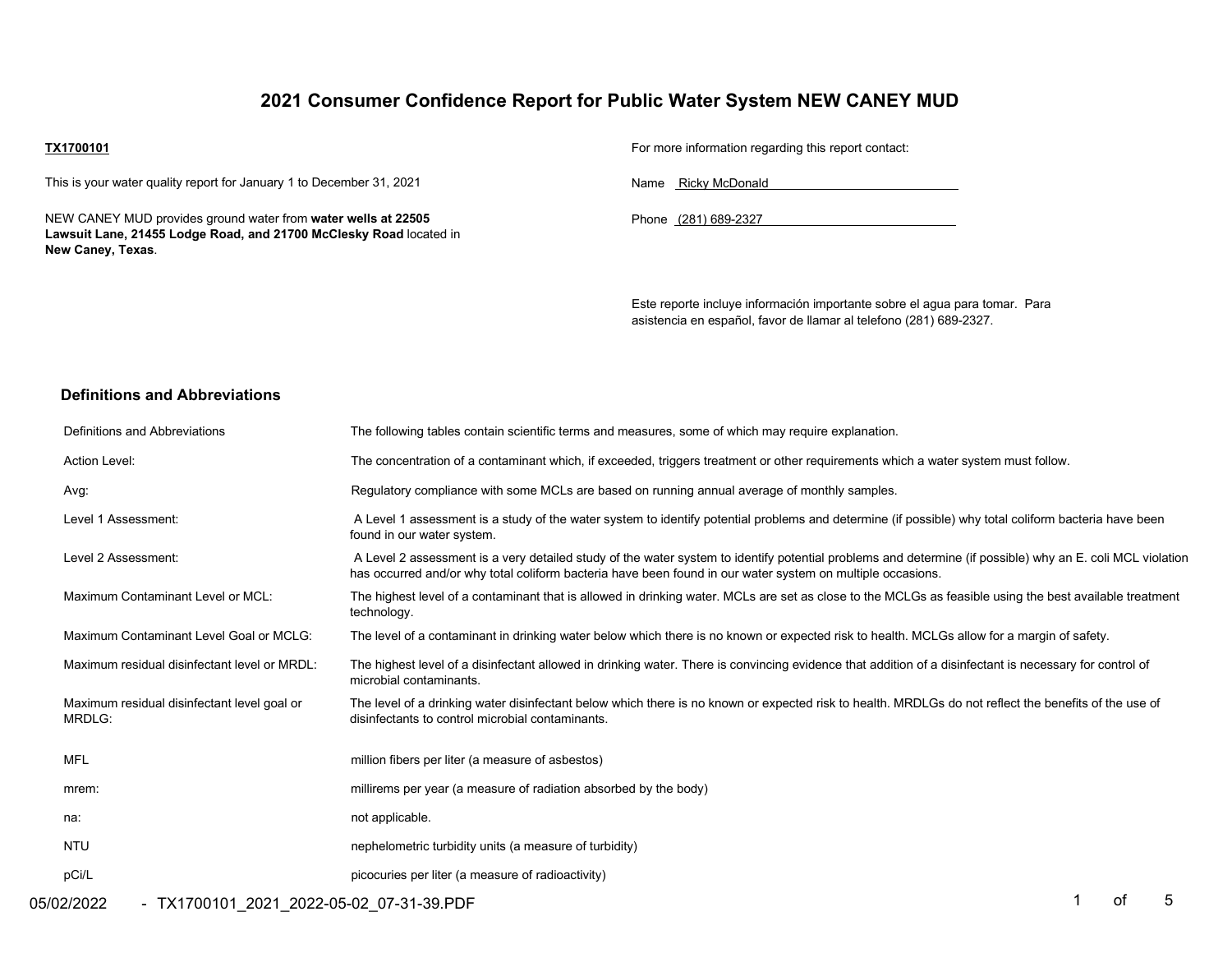#### **Definitions and Abbreviations**

| ppb:                       | micrograms per liter or parts per billion                                           |
|----------------------------|-------------------------------------------------------------------------------------|
| ppm:                       | milligrams per liter or parts per million                                           |
| ppq                        | parts per quadrillion, or picograms per liter (pg/L)                                |
| ppt                        | parts per trillion, or nanograms per liter (ng/L)                                   |
| Treatment Technique or TT: | A required process intended to reduce the level of a contaminant in drinking water. |

## **Information about your Drinking Water**

The sources of drinking water (both tap water and bottled water) include rivers, lakes, streams, ponds, reservoirs, springs, and wells. As water travels over the surface of the land or through the ground, it dissolves naturally-occurring minerals and, in some cases, radioactive material, and can pick up substances resulting from the presence of animals or from human activity.

Drinking water, including bottled water, may reasonably be expected to contain at least small amounts of some contaminants. The presence of contaminants does not necessarily indicate that water poses a health risk. More information about contaminants and potential health effects can be obtained by calling the EPAs Safe Drinking Water Hotline at (800) 426-4791.

Contaminants that may be present in source water include:

- Microbial contaminants, such as viruses and bacteria, which may come from sewage treatment plants, septic systems, agricultural livestock operations, and wildlife.

- Inorganic contaminants, such as salts and metals, which can be naturally-occurring or result from urban storm water runoff, industrial or domestic wastewater discharges, oil and gas production, mining, or farming.

- Pesticides and herbicides, which may come from a variety of sources such as agriculture, urban storm water runoff, and residential uses.

- Organic chemical contaminants, including synthetic and volatile organic chemicals, which are by-products of industrial processes and petroleum production, and can also come from gas stations, urban storm water runoff, and septic systems.

- Radioactive contaminants, which can be naturally-occurring or be the result of oil and gas production and mining activities.

In order to ensure that tap water is safe to drink, EPA prescribes regulations which limit the amount of certain contaminants in water provided by public water systems. FDA regulations establish limits for contaminants in bottled water which must provide the same protection for public health.

Contaminants may be found in drinking water that may cause taste, color, or odor problems. These types of problems are not necessarily causes for health concerns. For more information on taste, odor, or color of drinking water, please contact the system's business office.

You may be more vulnerable than the general population to certain microbial contaminants, such as Cryptosporidium, in drinking water. Infants, some elderly, or immunocompromised persons such as those undergoing chemotherapy for cancer; persons who have undergone organ transplants; those who are undergoing treatment with steroids; and people with HIV/AIDS or other immune system disorders, can be particularly at risk from infections. You should seek advice about drinking water from your physician or health care providers. Additional guidelines on appropriate means to lessen the risk of infection by Cryptosporidium are available from the Safe Drinking Water Hotline (800-426-4791).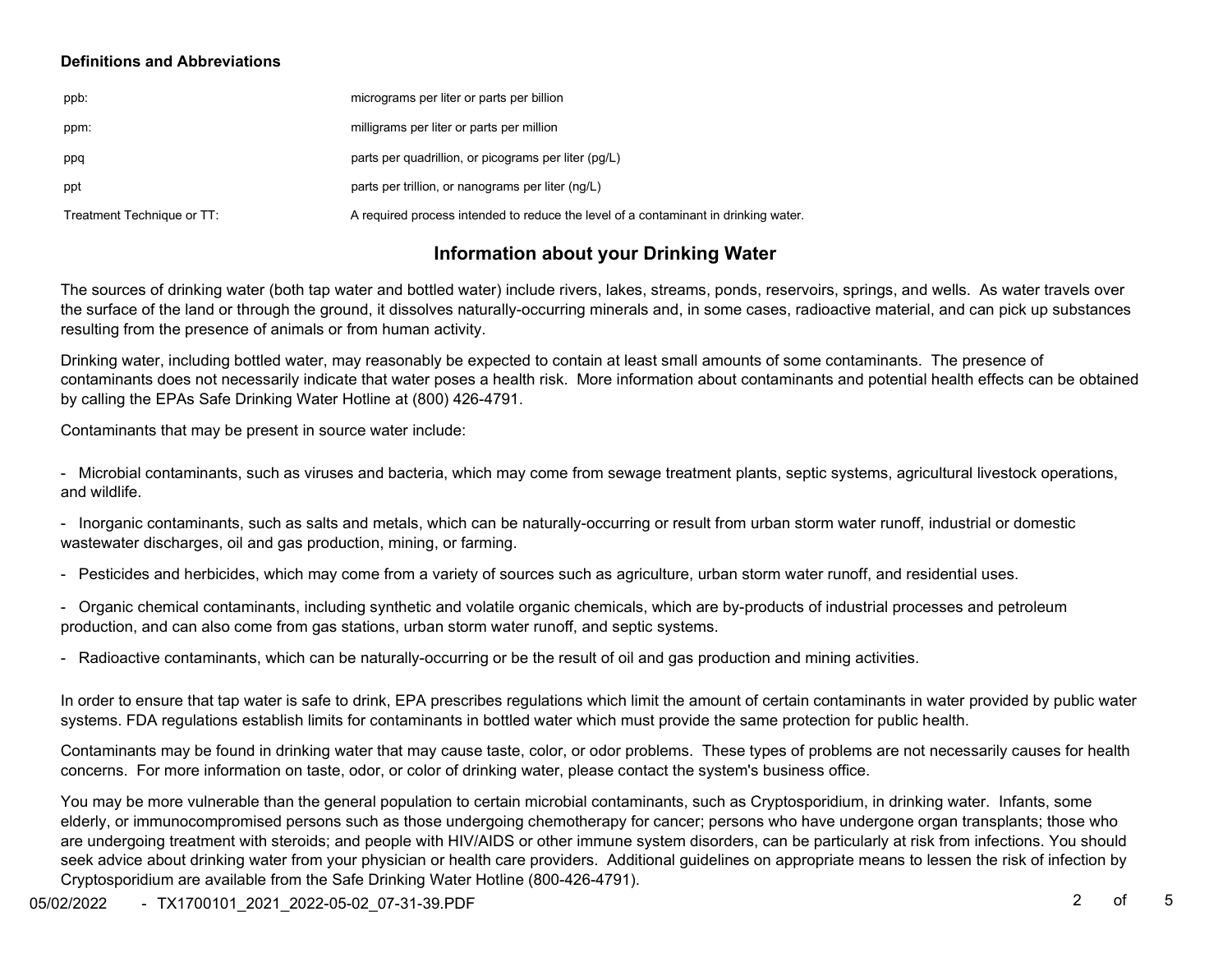If present, elevated levels of lead can cause serious health problems, especially for pregnant women and young children. Lead in drinking water is primarily from materials and components associated with service lines and home plumbing. We are responsible for providing high quality drinking water, but we cannot control the variety of materials used in plumbing components. When your water has been sitting for several hours, you can minimize the potential for lead exposure by flushing your tap for 30 seconds to 2 minutes before using water for drinking or cooking. If you are concerned about lead in your water, you may wish to have your water tested. Information on lead in drinking water, testing methods, and steps you can take to minimize exposure is available from the Safe Drinking Water Hotline or at http://www.epa.gov/safewater/lead.

> Public Participation Opportunities Date: Board Meeting 3<sup>rd</sup> Thursday each Month

Time: 6:00 PM

Location: 23696 Roberts Rd. New Caney TX 77357

For More Information regarding this report contact:

Name: Ricky McDonald

Phone (281) 689 – 2327

To Learn More about future public meetings (concerning your

drinking water), or to request to schedule one, please call us.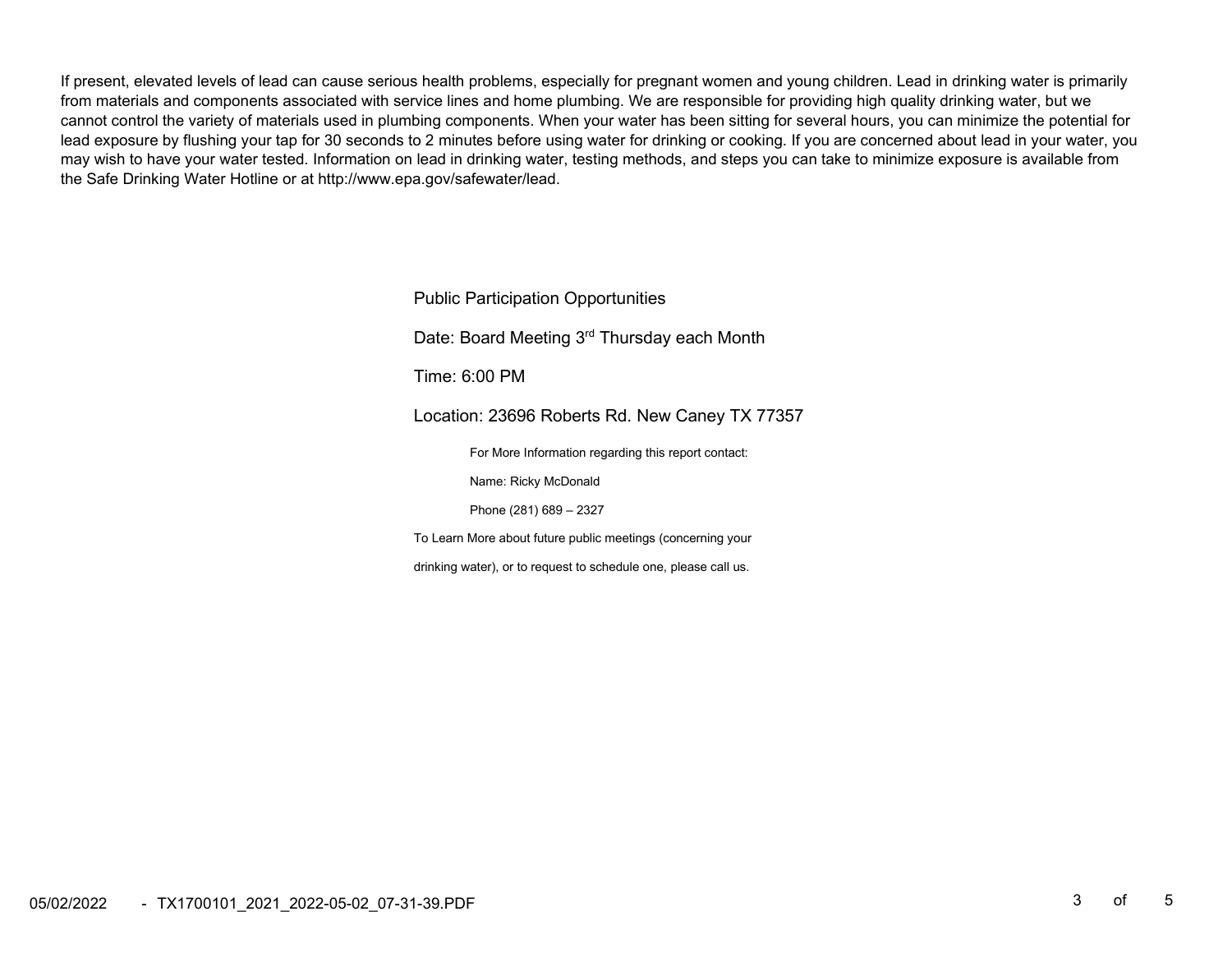#### **Information about Source Water**

TCEQ completed an assessment of your source water, and results indicate that some of our sources are susceptible to certain contaminants. The sampling requirements for your water system is based on this susceptibility and previous sample data. Any detections of these contaminants will be found in this Consumer Confidence Report. For more information on source water assessments and protection efforts at our system contact **Ricky McDonald at (281) 689-2327.** 

| Source Water Name      |                    | Type of Water | Report Status | Location                   |
|------------------------|--------------------|---------------|---------------|----------------------------|
| 1 - LAWSUIT LN         | 22505 LAWSUIT LN   | GW            | In Use        | <b>Gulf Coast Aquafier</b> |
| 3 - 21455 LODGE RD     | 21455 LODGE RD     | GW            | In Use        | <b>Gulf Coast Aquafier</b> |
| 4 - 21700 MCCLESKEY RD | 21700 MCCLESKEY RD | GW            | In Use        | <b>Gulf Coast Aquafier</b> |

| Lead and Copper | Date Sampled | <b>MCLG</b> | Action Level (AL) 90th Percentile # Sites Over AL |       | Units | <b>Violation</b> | <b>Likely Source of Contamination</b>                                                                         |
|-----------------|--------------|-------------|---------------------------------------------------|-------|-------|------------------|---------------------------------------------------------------------------------------------------------------|
| Copper          | 09/04/2020   | .3          | l .3                                              | 0.438 | ppm   |                  | Erosion of natural deposits; Leaching from<br>wood preservatives; Corrosion of household<br>plumbing systems. |